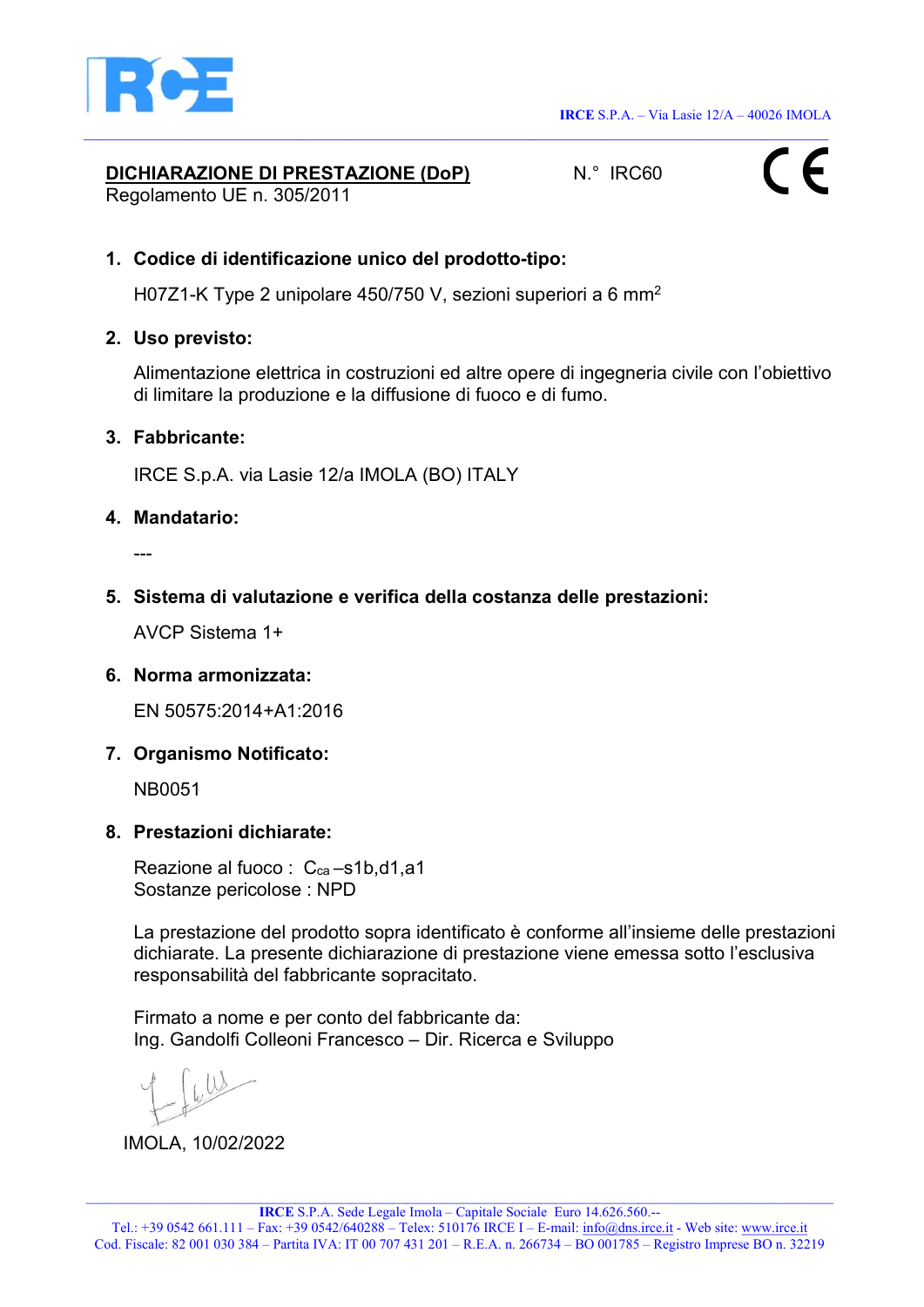

# DECLARATION OF PERFORMANCE (DoP) N.º IRC60

Regulation UE n. 305/2011



# 1. Unique identification code of the product-type:

H07Z1-K Type 2 single core 450/750 V, sections greater than 6 mm<sup>2</sup>

# 2. Intended use:

Supply of electricity in buildings and other civil engineering works with the objective of limiting the generation and spread of fire and smoke.

## 3. Manufacturer:

IRCE S.p.A. via Lasie 12/a IMOLA (BO) ITALY

## 4. Authorized representative:

---

5. System of Assessment and Verification of Constancy and Performance:

AVCP System 1+

# 6. Harmonized standard:

EN 50575:2014+A1:2016

# 7. Notified body:

NB0051

#### 8. Declared performances:

Reaction to fire : C<sub>ca</sub>-s1b,d1,a1 Dangerous substances : NPD

The performance of the product identified above is in conformity to all the declared performances. This disclaimer is issued under the sole responsibility of the manufacturer above.

Signed for and on behalf of the manufacturer by: Eng. Gandolfi Colleoni Francesco – Research and Development Dept.

IMOLA, 10/02/2022